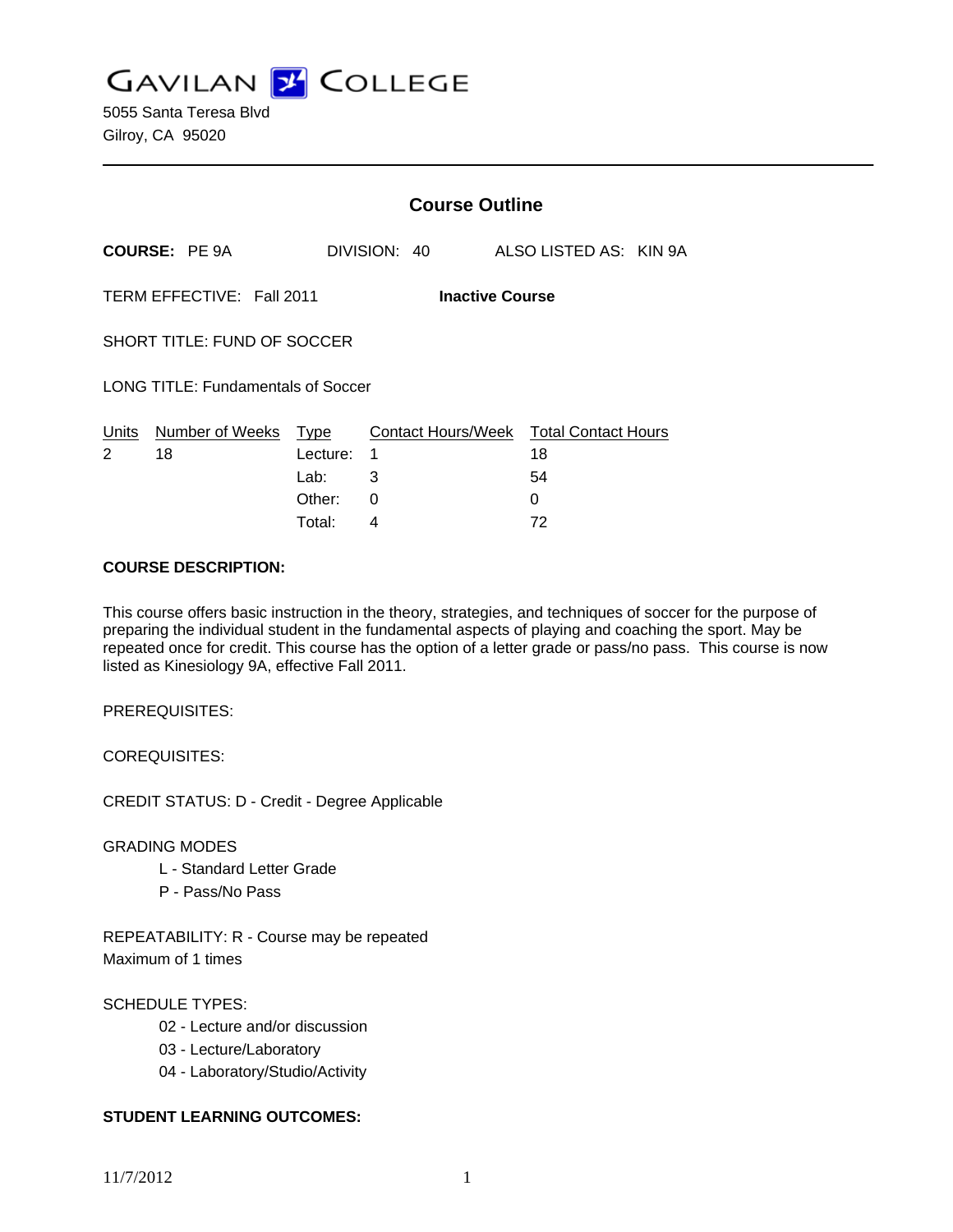1. The student will identify and describe equipment needs, and stretching and conditioning methods specific to soccer.

Measure: Demonstration, Exam ILO: 7, 2, 1 GE-LO: A1, A2

2. The student will demonstrate the basic fundamentals of trapping, passing, shooting, and dribbling. Measure: Performance

ILO: 7 GE-LO: E1

3. The student will recognize various offensive and defensive situations common to soccer and react accordingly.

Measure: Performance, Observation ILO: 7, 2, 1 GE-LO: A1, A2, E1

4. The student will explain game rules, basic strategies, and basic offensive and defensive theories. Measure: Quizes, Demonstration

ILO: 2, 7, 1 GE-LO: A1, A2

# **CONTENT, STUDENT PERFORMANCE OBJECTIVES, OUT-OF-CLASS ASSIGNMENTS**

Inactive Course: 11/08/2010

This course is now listed as Kinesiology 9A, effective Fall 2011.

Curriculum Approval Date: 03/08/2010

12 Hours

Introduction. Discussion of course syllabus and grading procedures. Equipment needs, conditioning, and stretching specific to soccer will be presented. Trapping and Passing. Presentation on the essential fundamentals of trapping and passing, including the stance, foot positions and mechanics involved in each skill. Students who repeat this class will become more proficient in these basic skills through the repetition of the drills in this course.

HW: Students will watch a professional soccer match and write a description of the trapping and passing skills shown.

SPO: Students will demonstrate the proper use of equipment and stretching and conditioning methods specific for soccer. They will demonstrate and explain the basic fundamentals involved in passing and trapping.

## 8 Hours

Shooting. Basic shooting fundamentals including foot, knee and head positioning and developing a solid shooting movement will be introduced. Dribbling. Presentation on the fundamental mechanics involved in dribbling the soccer ball. Lecture, discussion, video, and guided practice in shooting and dribbling will be provided. Through supervised repetition of the drills, students who repeat this class will become more proficient in these skills.

HW: Students will watch video and live matches and analyze successful shooting techniques. They will make a list of the fundamental skills they observe in the matches. Students will have someone video them so they can evaluate their own dribbling skills.

SPO: Basic shooting fundamentals will be demonstrated by the students. They will be able to analyze the various skills involved in executing all types of dribbling.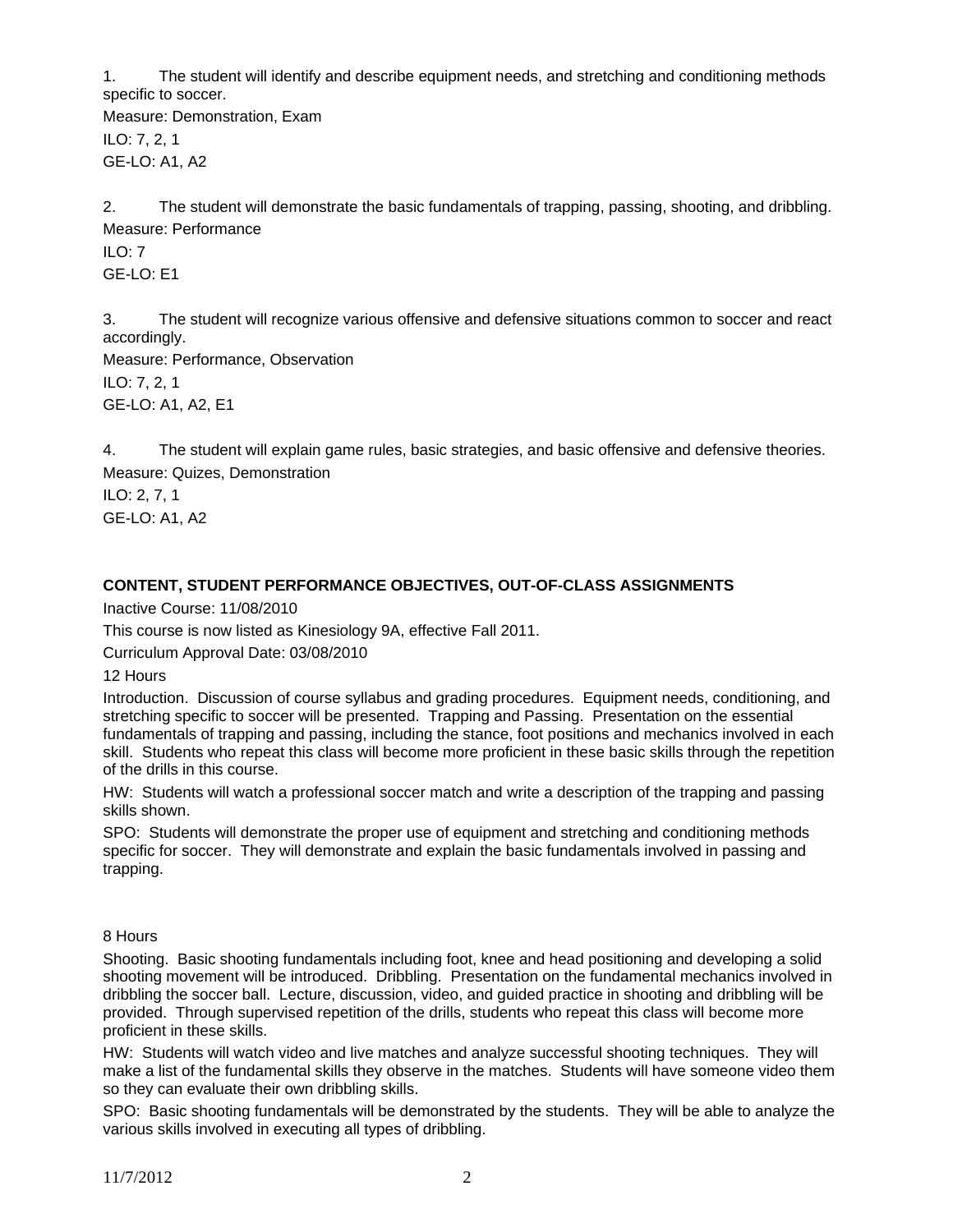#### 16 Hours

Defending. Essential defensive techniques, proper mechanics, and team philosophy will be discussed. Goalkeeping. Introduction of the basic mechanics and techniques involved in goalkeeping as well as the responsibilities. Students will participate in sequential drills. Students who repeat this class will become more skilled defenders. They will become more proficient in the fundamental skills of goalkeeping.

HW: Students will watch live matches and/or video and share observations of defensive techniques with their fellow classmates. They will watch a professional or college match and evaluate the goalkeepers and also watch a video on goalkeeping fundamentals.

SPO: Students will be able to explain and demonstrate defensive techniques. They will demonstrate the proper techniqes used in goalkeeping.

#### 8 Hours

Passing and shooting. Chipping, top of the instep, and inside of the instep shooting as well as disguising passes, give-n-go's, overlapping, and feints will be presented. Defending. Zone, man to man, and combination defenses will be presented. Situations, philosophies, and strategies involved in defending will be discussed. Students who repeat this course will become more proficient in executing this skills through supervised repeated practice. They will become more skilled defenders through repetition and practice.

HW: Students will watch a professional or college match and evaluate players skills. They will analyze the effectiveness of these skills. They will track what defense is being utilized and how successful or unsuccessful it is. The adjustments that are or are not being made and how this affects the game outcome will also be noted.

SPO: Students will be able to demonstrate passing and shooting skills in practical game situations. They will participate in drill and scrimmage situations where they will demonstrate their defensive skills.

#### 8 Hours

Systems of play. Introduction of basic systems of play, showing strategy and philosophy. Set plays. Throw-ins and freekicks (both direct and indirect) will be introduced. Students who repeat the class will benefit from the supervised repetition of practice. They will teach a set play that they previously learned to the rest of the class.

HW: Students will watch matches at all levels and evaluate in writing the systems of play in use and how successful or not they were. They will also track the systems and note when adjustments were made and why. They will track the set plays used and evaluate their effectiveness.

SPO: Students will be able to recoginze as well as demonstrate the various systems of play. They will apply the appropriate skills necessary to execute set plays.

#### 16 Hours

Laws of the game. Lecture, discussion, and test on the basic rules of soccer. Interclass play. Semester review. Student skills and their ability to execute formations will be evaluated during match play. Students who repeat this class will demonstrate their knowledge of the rules by refereeing scrimmages and making the correct calls depending on the infraction. They will become more proficient in their skills through supervised practice.

HW: Students will analyze a professional match and write their interpretation of the rulings. They will write a critique of the officials. Students will meet outside of class time to review for the written and practical final. SPO: Students will complete a written test on the rules. They will participate in interclass play where they will demonstrate their skills and they will utilize their knowledge of the rules by refereeing scrimmages.

2 Hours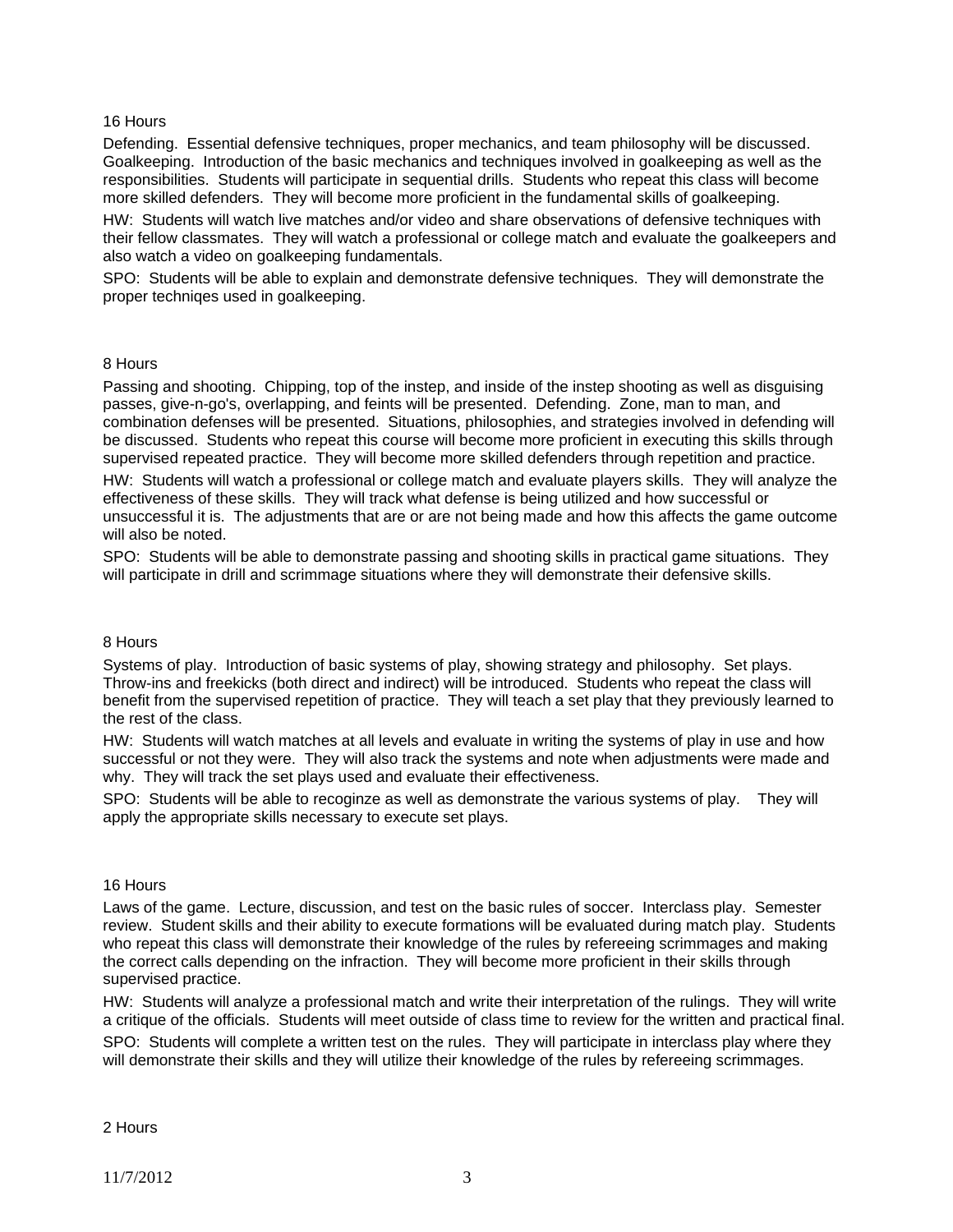Final.

### **METHODS OF INSTRUCTION:**

Lecture, demonstrations, guided practices, video-analysis and interpretations, group discussions.

## **METHODS OF EVALUATION:**

CATEGORY 1 - The types of writing assignments required: Percent range of total grade: 10 % to 20 %

Written Homework

If this is a degree applicable course, but substantial writing assignments are not appropriate, indicate reason Course primarily involves skill demonstration or problem solving

CATEGORY 2 -The problem-solving assignments required: Percent range of total grade: % to %

CATEGORY 3 -The types of skill demonstrations required: Percent range of total grade: 30 % to 50 % Performance Exams

CATEGORY 4 - The types of objective examinations used in the course: Percent range of total grade: 10 % to 20 %

Multiple Choice

True/False

Matching Items

Completion

CATEGORY 5 - Any other methods of evaluation: Percent range of total grade: 20 % to 40 %

Course requires participation.

## **REPRESENTATIVE TEXTBOOKS:**

## **ARTICULATION and CERTIFICATE INFORMATION**

 Associate Degree: GAV E1, effective 200570 CSU GE: CSU E1, effective 200570

11/7/2012 4